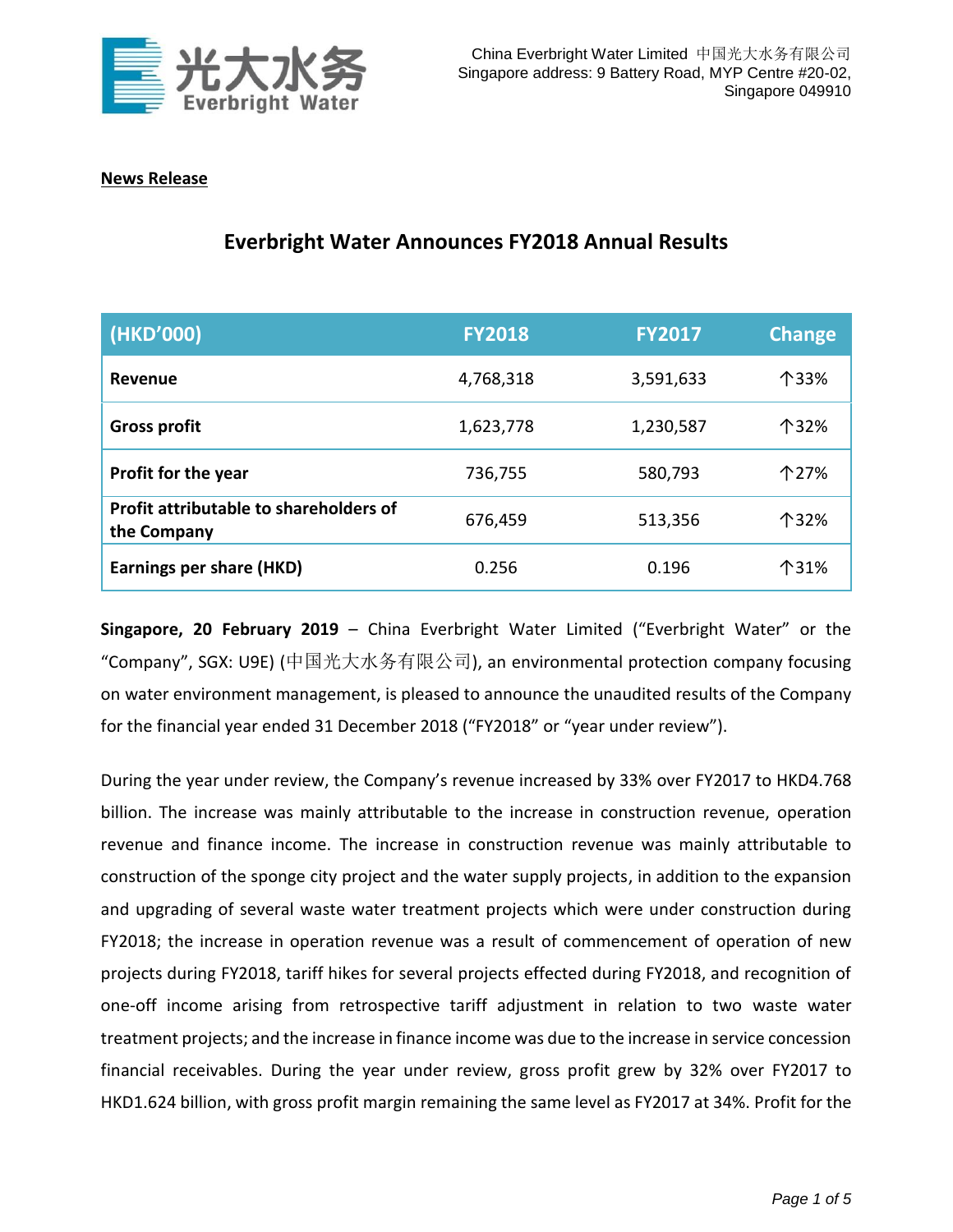

year under review increased by 27% over FY2017 to HKD737 million, and profit attributable to shareholders of the Company increased by 32% over FY2017 to HKD676 million. As at 31 December 2018, gearing ratio was approximately 55.8%, demonstrating the Company's reasonable debt level and good financial position.

During the year under review, the Company strengthened the market position at its existing footprints. It secured 15 new projects and signed 4 supplementary agreements for existing projects in Shandong, Jiangsu and Liaoning provinces, which command a total investment of approximately RMB3.579 billion. These new projects contribute an aggregate designed daily water treatment capacity of 476,600  $m^3$ . They include several upgrading and expansion projects and auxiliary facilities to the Company's existing projects, which laid a good foundation for water treatment services with higher standards and efficiency in the future.

As at 31 December 2018, Everbright Water held 111 projects in total, with an aggregate investment of approximately RMB18.7 billion and a total daily water treatment capacity of more than 5 million m<sup>3</sup>. These projects include: 94 waste water treatment projects, 6 water environment management projects, 3 water supply projects, 5 reusable water projects, 1 leachate treatment project and 2 waste water source heat pump projects. In the year under review, the Company treated an aggregate of 1,271,248,000 m<sup>3</sup> waste water (FY2017: 1,187,615,000 m<sup>3</sup>).

In terms of project construction, 2018 marked an eventful year for Everbright Water, with a total of 19 projects undergoing construction throughout the year. These include 9 projects that commenced construction and 9 projects that completed construction and commenced operations. Several projects received construction subsidies of more than RMB56 million. In terms of operations management, the Company enhanced the implementation of the environment, safety, health and social responsibility ("ESHS") management system and risk management system at all levels of the Company. During the year under review, a total of 18 waste water treatment plants received regulatory approval for tariff hikes, ranging from 1% to 165%. In addition, a number of projects received awards and recognitions at national, provincial and municipal levels for their high-quality construction works and operations management.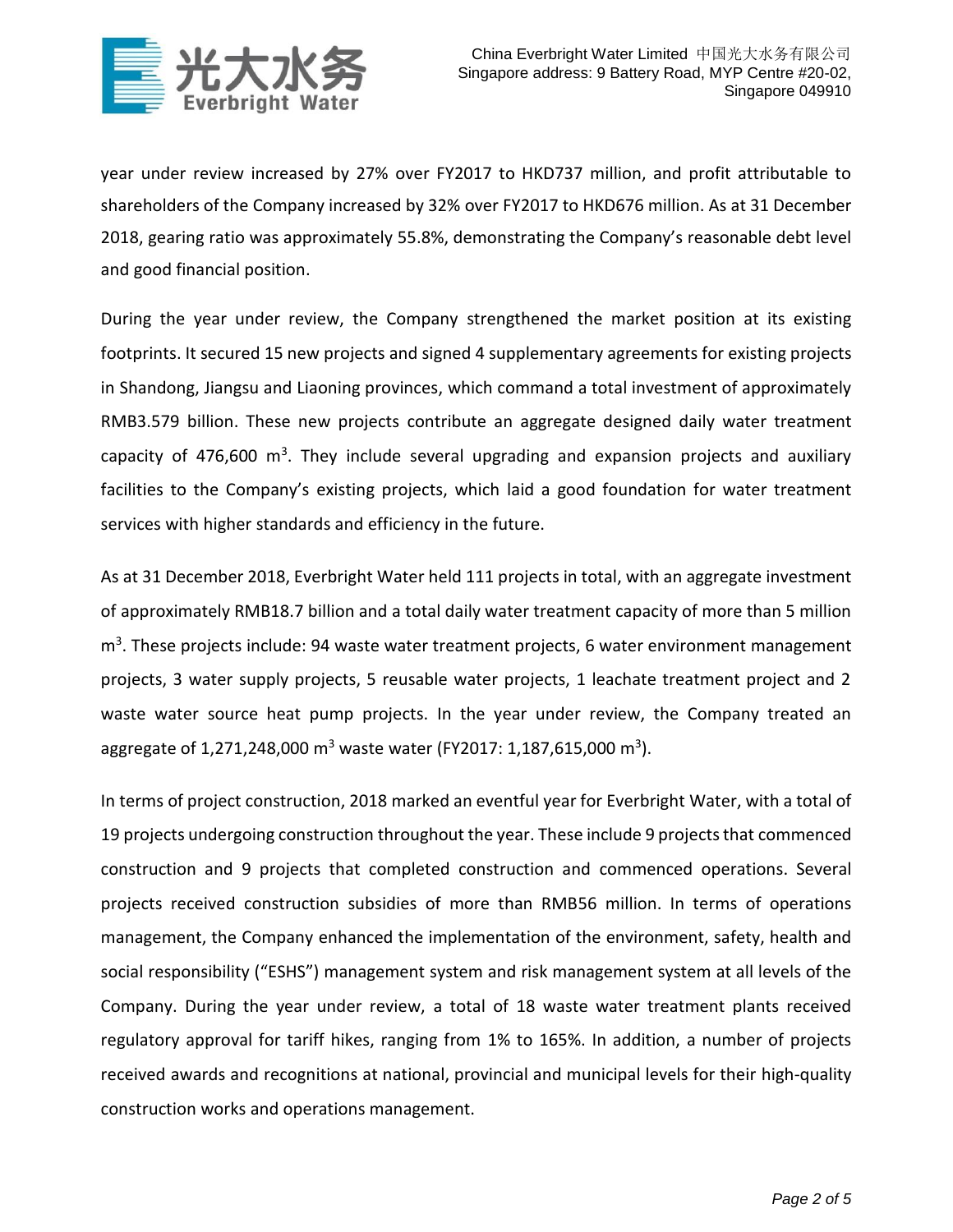

During the year under review, the Company explored opportunities and made good progress in enhancing its core technology industrial chain. It set up a joint-venture company in Germany, E+B Umwelttechnik GmbH, with an aim of establishing overseas business channels and enabling its core technologies to achieve the international standards; it jointly incorporated Hebei Xiong'an Huashen Water Engineering Technology Limited with its partners, focusing on research and development of wading and hydraulic engineering technologies, equipment, new materials, among others; the Company also acquired Xuzhou Municipal Engineering Design Institute Co., Ltd., strengthening its capabilities and enriching its experience in the field of municipal engineering design.

During the year under review, Everbright Water proactively explored the capital market and made progress accordingly. In August 2018, the Company applied for a listing of its shares on the Main Board of The Stock Exchange of Hong Kong Limited, to achieve a dual primary listing status in both Singapore and Hong Kong, with an aim of attracting different investors, broadening its shareholder base and promoting the long-term development. The dual listing process is currently underway smoothly. Separately, Everbright Water issued its second tranche of RMB-denominated corporate bonds ("Panda Bonds") with an aggregate principal amount of RMB800 million in August 2018, to further broaden its financing channels. Subsequently in January 2019, the Company completed the issuance of third tranche of Panda Bonds with an aggregate principal amount of RMB700 million. This marked the completion of the Company's first Panda Bonds issue, which helped the Company improve its financing structure and make good use of financial leverage.

**Mr. An Xuesong, Executive Director and CEO of Everbright Water**, said, "Against the backdrop of China's key policies and regulations providing clearer directions and more stringent regulatory guidance for future industry growth, ranging from the water environment management sector to the environmental protection industry, Everbright Water will continue adhering to the 'Technology Leads Development' ethos and enhancing its support to technological research and development. In addition, Everbright Water will expand its technology industrial chain, explore new business areas and models, improve level of intelligence in operations management, and discover diverse investment and financing channels. By leveraging on various measures, Everbright Water will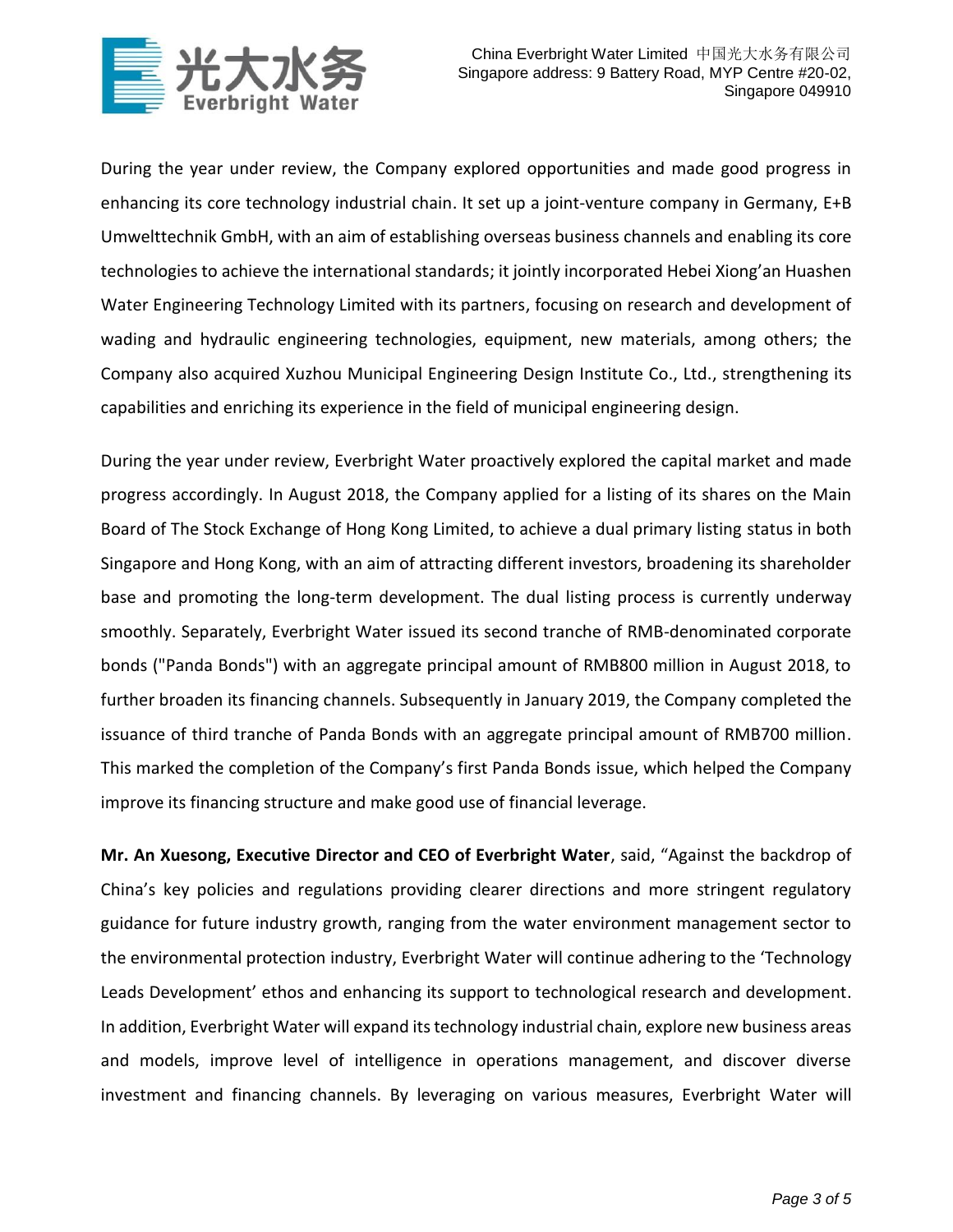

continue stable growth and seek for opportunities in a rapidly changing market environment to further enhance its overall strength and influence, with an aim of facilitating the continuous improvement of the water environment."

## **Mr. Wang Tianyi, CEO of China Everbright International Limited and Chairman of Everbright Water**,

said, "Despite the downward economic trend, ever-changing market conditions and tightened industry regulations, Everbright Water achieved steady growth and stable progress in 2018. It proactively expanded into new business areas and markets and achieved solid operation results. Looking into the new year, the Company will adhere to the development philosophy of 'Taking Quality as the Top Mission, Keeping Efficiency as the Priority, and Pursuing Growth in Business Scale' and stick to the development path towards 'marketisation, professionalism and internationalisation'. Amid the volatile market environment, the Company will navigate its direction and keep its strategic focus. By focusing on the water industry, Everbright Water will be devoted to comprehensive management of water environment, comprehensive utilisation of water resources and comprehensive protection of water ecology, so as to enhance its strength and excellence, generate returns to its shareholders and give back to the society."

*-End-*